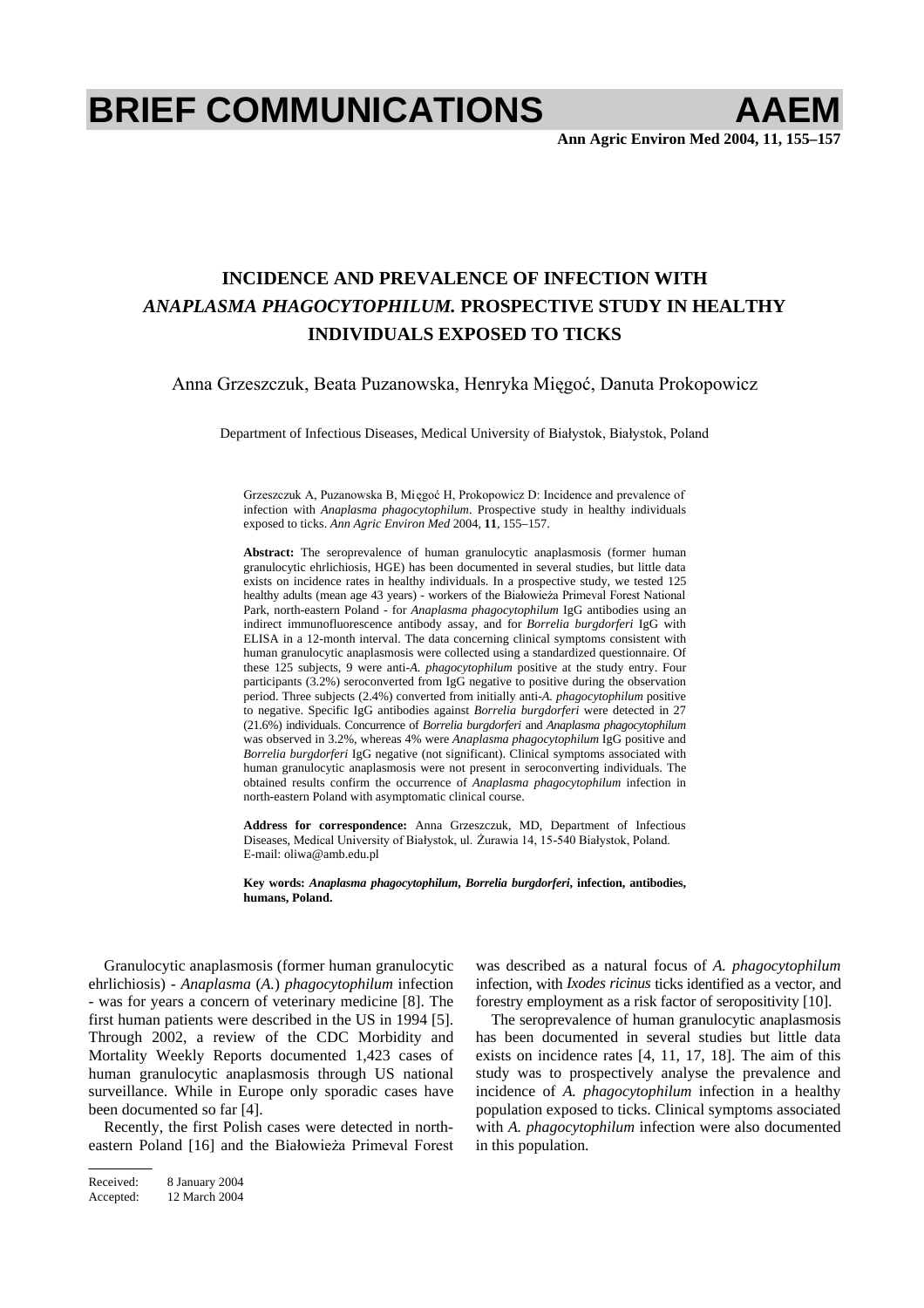### **MATERIALS AND METHODS**

The serum sample pairs from 125 healthy Białowieża Primeval Forest workers (102 males and 23 females) taken in March 2002 (study entry) and March 2003 (end of the study) were examined. The mean age was  $42.8 \pm 5.7$  years. All individuals were bitten by ticks and the reported number of bites ranged 1–30.

Samples were assayed for IgG against *A. phagocytophilum* and *Borrelia* (*B.*) *burgdorferi*. To evaluate the anti-*A. phagocytophilum* IgG status the indirect immunofluorescence antibody assay (HGE IFA IgG Test Kit, MRL Diagnostics, USA) was employed. This uses HL60 cells infected with the human isolate of *A. phagocytophilum* for detection and semi-quantification of specific antibodies. The serum screening dilution was 1:64, according to the instruction of the manufacturer. Titers  $\geq$  1:64 were considered positive. In order to examine the anti-*Borrelia burgdorferi* serological response, *Borrelia* recombinant IgG kit (Biomedica, Austria) was used, according to the producer's instructions.

The participants were asked about clinical symptoms during the observation period, using a standardized questionnaire.

The chi<sup>2</sup> test was used for statistical analyses and Odds ratio and confidence intervals were calculated applying Statistica 5.0 PL software.

The study was accepted by the local ethical committee (R-T-003/164 /2003).

#### **RESULTS**

At the study entry, 9 of 125 (7.2%) individuals tested positive for *A. phagocytophilum* IgG. At follow-up, almost the same number reacted positive - 10/125 (8%). However, during the observation period of 12 months, 4 individuals (3.2%) seroconverted from initially negative to anti-*A. phagocytophilum* IgG positive. Simultaneously, we observed almost the same number of subjects - 3 of 125 (2.4%), who reconverted from positive at the study entry to negative after 12 months (Tab. 1, Fig. 1).

Clinical symptoms associated with *A. phagocytophilum* seropositivity were rare in all individuals (Tab. 2), including those seropositive and those in whom seroconversion was detected during the study observation.

**Table 1.** Prevalence of IgG antibodies to *Anaplasma phagocytophilum* and *Borrelia burgdorferi* at the study entry.

| A. phagocytophilum | Borrelia burgdorferi IgG |            |          | Total |
|--------------------|--------------------------|------------|----------|-------|
|                    | positive                 | borderline | negative |       |
| positive           | $4(3.2\%)$               |            | 5(4%)    |       |
| negative           | 23                       | 6          | 87       | 116   |
| Total              | 27                       |            | 92       | 125   |



**Figure 1.** Dynamics of seroprevalence of anti-*Anaplasma phagocytophilum* IgG antibodies in 125 Białowieża Primeval Forest National Park workers.

Concerning the *B. burgdorferi* status, specific IgG antibodies were detected in 27 individuals (21.6%). Borderline results were found in a further 6 persons (4.8%), while 92 study subjects were negative (Tab. 1). The *A. phagocytophium* and *B. burgdorferi* co-infection was detected in 4 individuals (3.2%) at the study entry. Individuals with positive Lyme borreliosis serology were not more likely to have anti-*A. phagocytophilum* antibodies than the seronegative ones ( $p > 0.05$ ; OR =  $3.03$ ; CI = 0.71-12.18).

#### **DISCUSSION**

Specific tests to confirm the *A. phagocytophilum* diagnosis include microscopic detection of morulae in granulocytes, culture of bacteria, and polymerase chain reaction during acute phase of infection. Of these methods, culture appears to have the greatest sensitivity in the acute phase prior to antimicrobial treatment [2]. However, since *A. phagocytophilum* is an obligate intracellular microorganism, it restricts application of this method to centres well-equipped and experienced in

Table 2. Symptoms reported during the study period among 125 Białowie za Primeval Forest National Park workers.

|                                            | Seroconversion   | Reconversion |          |           |
|--------------------------------------------|------------------|--------------|----------|-----------|
| Anaplasma phagocytophilum IgG (at entry)   | Negative         | Positive     | Positive | Negative  |
| Anaplasma phagocytophilum IgG (at the end) | Positive         | Negative     | Positive | Negative  |
| $\Sigma N = 125$                           | $n = 4$          | $n = 3$      | $n = 6$  | $n = 112$ |
| Arthralgia, n (%)                          | 1(25)            |              | 1(16.7)  | 2(7.2)    |
| Erythema migrans, $n$ $(\%)$               | $\boldsymbol{0}$ |              | 1(16.7)  | 5(4.5)    |
| Fever, $n$ $(\%)$                          | $\theta$         |              | 1(16.7)  | 4(3.6)    |
| Headache, $n$ $(\%)$                       | $\mathbf{0}$     | 1(33)        | 1(16.7)  | 6(5.4)    |
| Malaise, $n$ $(\%)$                        | $\overline{0}$   |              | 1(16.7)  | 2(1.8)    |